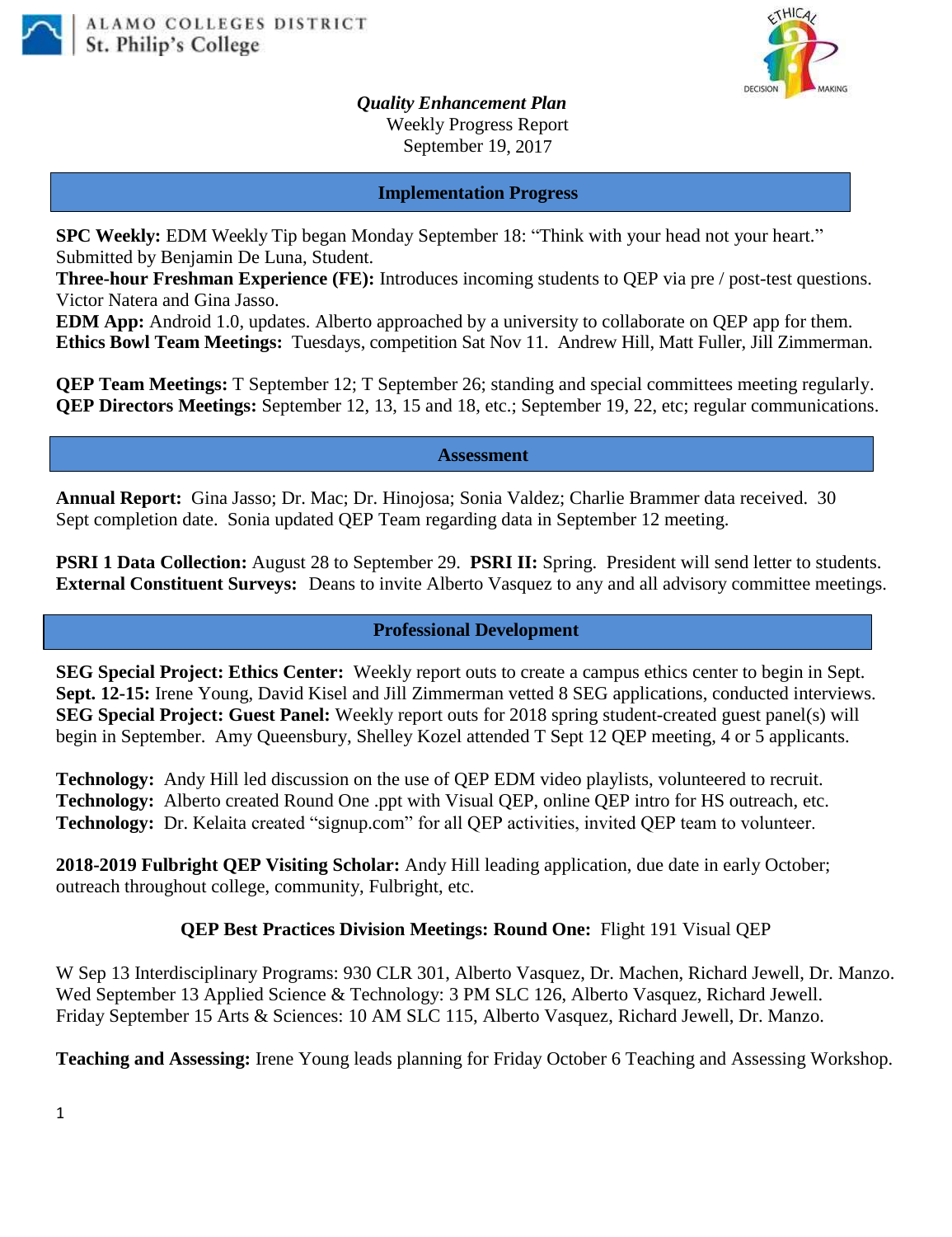**Education Visual QEP:** Pre-viewing: What are your values as a student? From your perspective, based on direct experience, etc., what do you think are the values of your professor/the college?

[https://www.google.com/url?sa=i&rct=j&q=&esrc=s&source=images&cd=&cad=rja&uact=8&ved=0ahUKEwj](https://www.google.com/url?sa=i&rct=j&q=&esrc=s&source=images&cd=&cad=rja&uact=8&ved=0ahUKEwjZmqneoLbVAhXizIMKHV6eApwQjRwIBw&url=https%3A%2F%2Fwww.memecenter.com%2Fsearch%2Feducation&psig=AFQjCNFBKNs9RgbGX2pAUIZf2GaNdvdQGA&ust=1501684443588537) ZmqneoLbVAhXizIMKHV6eApwOjRwIBw&url=https%3A%2F%2Fwww.memecenter.com%2Fsearch%2Fe [ducation&psig=AFQjCNFBKNs9RgbGX2pAUIZf2GaNdvdQGA&ust=1501684443588537](https://www.google.com/url?sa=i&rct=j&q=&esrc=s&source=images&cd=&cad=rja&uact=8&ved=0ahUKEwjZmqneoLbVAhXizIMKHV6eApwQjRwIBw&url=https%3A%2F%2Fwww.memecenter.com%2Fsearch%2Feducation&psig=AFQjCNFBKNs9RgbGX2pAUIZf2GaNdvdQGA&ust=1501684443588537)

Post-discussion reflection: How have your values and perspective been affected by viewing the meme, hearing the responses of others and/or some history of higher education? Greg Gonzalez, Irene Young

# **Upcoming QEP Events**

**SPC Weekly:** Tip of the Week, weekly. Johnny Rodriguez; Debra Clark vets. **Freshman Experience:** Pre-Post Test/EDM Introduction, weekly. Gina Jasso and Victor Natera **Student Life:** *What Would You Do*, EDM Scenarios, weekly. Dr. Mac. **EDM Student Focus Groups (ten)**: September 25, 28 (SWC), October 4, 17, 19 (SWC), November 7, 9 (SWC). Maria Botello and Phi Theta Kappa. Bio med instructors also volunteering classes to participate. **Club Rush:** @ MLK W September 6; @ SWC T September 12. Dr. Mac, Dr. Machen and Felipa Lopez.

## **President's QEP Arts and Lecture Series 2017-2018**

**Health Sciences:** Cancer Cell Research: The Way of All Flesh; Dean Sterling, Veronica Furlow and Barbara Govan. Thursday October 5 2-4 PM for Level III Vocational Nursing Students. Alberto Vasquez. **Hispanic Heritage Month:** No Turning Back, QEP intro. Nina McGrath. Sept 22. 1-3 TSC 203/204. Dr. Mac. No Turning Back, QEP intro. Nina McGrath. Oct 10. 11-1, SWC Tiger Bistro. Dr. Mac and Felipa Lopez. **Arts & Sciences:** All My Sons. Vincent Hardy. WFAC, Nov 10, 11, 17, 18 @ 8 PM; Nov 12, 19 @ 2 PM. Wednesday October 4 Student actors to create short video from play for Division meetings, online, etc. QEP EDM Talkback: Thurs Nov 16 after 10 AM Dual Credit / Early College High School performance. **Black History Month:** (From Swastika to Jim Crow); Dr. Sharon Crockett. 1-28 Feb 2018. David and Jill. **Women's History Month:** [https://en.wikipedia.org/wiki/Wilma\\_Mankiller film /](https://en.wikipedia.org/wiki/Wilma_Mankiller%20film%20/) film or May 2017 documentary; Cindy Katz and Kelli Wilder. TBD, 1-31 March. Susan Medina

## **QEP Best Practices Division Meetings: Round One:** Flight 191 Visual QEP:

Friday September 22 College Services: 1-2:30 PM SLC 126. Friday October 20 Student Services: 8:30 AM Turbon Student Center, Viewing Room.

**Round Two:** Visual QEP(s) or President's QEP Arts and Lecture Series. **Round Three:** Discussion of Music video(s) / audio (visual) poem(s). **Round Four:** Voting on Student QEP Visual Competition entries.

**Teaching and Assessing:** Friday October 6 12-1:30 pm, Change: CLR 301. SPC and DC/ECHS faculty / staff, live and via BB Collaborate. Irene Young, Matt Fuller, Alberto Vasquez, Andy Hill and Dr. Kelaita.

2 **Advisory Committees (8):** Friday Sept 22 11-1 CHP 120, Biomedical Engineering Technology, AEMT; Friday Oct 6 Artemisia's 11:30-1 THCA; Tuesday Oct 10 AEMT – HVAC SWC, TBD; Wednesday Nov 8 1-4 Media Room Turbon 216 Business Programs Advisory (BIS); Tuesday Nov 14 Artemisia's 11:30-1:00 THCA - Culinary Arts**;** Wednesday Nov 15 THCA - Hotel Management TBD; Monday Nov 16 1:30-3:30 Media Room